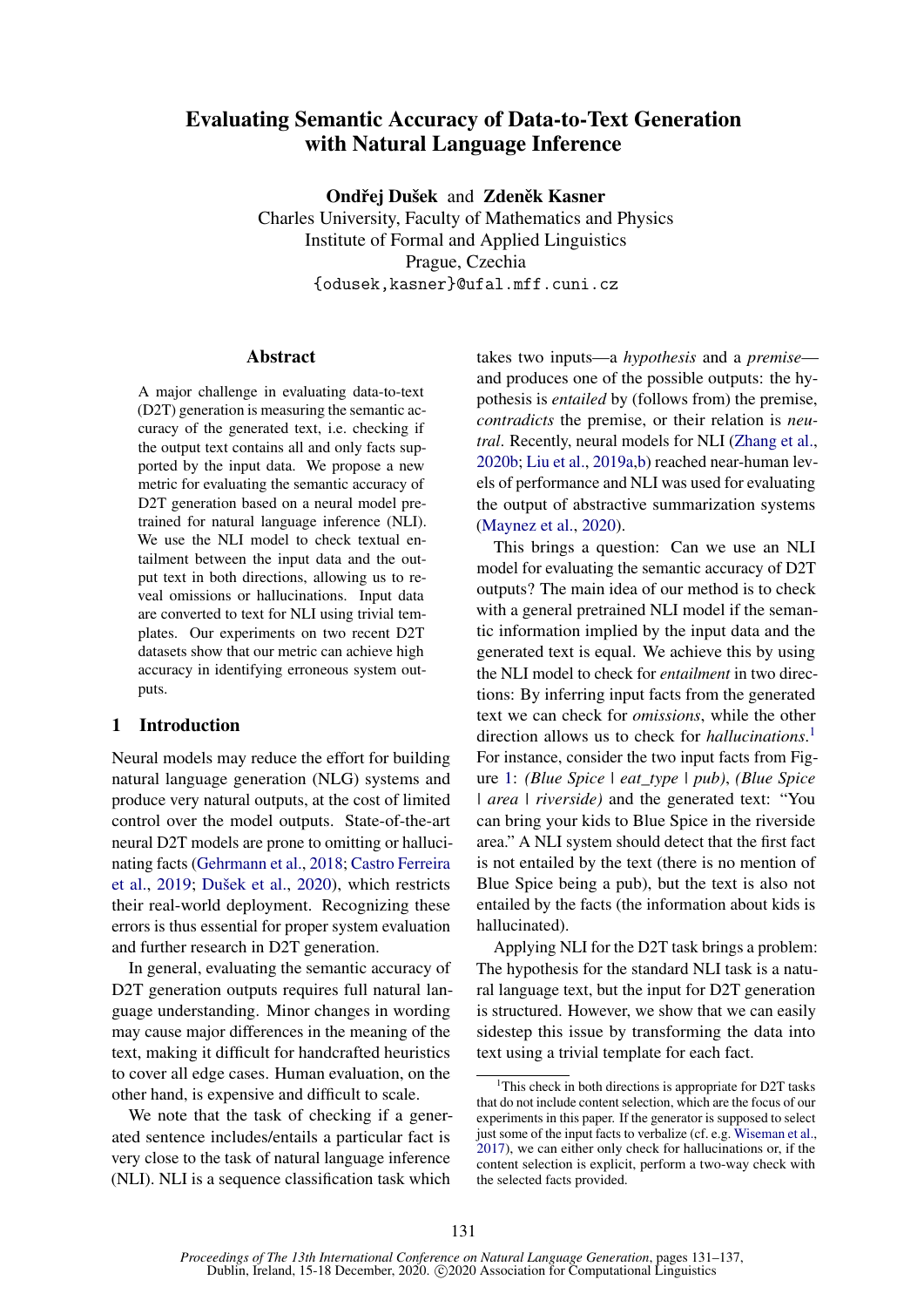We demonstrate that even without any human references or in-domain training and with minimal handcrafting, our approach achieves high accuracy (>90%) on the E2E Challenge data [\(Dušek](#page-4-1) [et al.,](#page-4-1) [2020\)](#page-4-1), competitive with scripts specifically handcrafted for the domain, and produces useful results (>75% accuracy) on the more challenging WebNLG dataset [\(Gardent et al.,](#page-4-2) [2017\)](#page-4-2). A manual error analysis shows that some instances marked as errors were in fact assessed correctly by our metric; we also identified a few major sources of errors that can be mitigated by in-domain tuning. The experimental code for our metric is now available on GitHub.<sup>[2](#page-1-0)</sup>

## 2 Related Work

Automatic Evaluation of NLG NLG outputs were traditionally evaluated by reference-based metrics measuring *n*-gram overlap with a reference, such as BLEU [\(Papineni et al.,](#page-5-4) [2002\)](#page-5-4), ROUGE [\(Lin,](#page-5-5) [2004\)](#page-5-5) and METEOR [\(Lavie and Agarwal,](#page-5-6) [2007\)](#page-5-6). Alternative, referenceless quality estimation metrics based on language model scores [\(Kann](#page-5-7) [et al.,](#page-5-7) [2018\)](#page-5-7) or linguistic features [\(Tian et al.,](#page-5-8) [2018\)](#page-5-8) focus on fluency and do not consider semantic accuracy. Recent works try to estimate NLG output quality with finetuned pretrained models [\(Zhou and](#page-6-2) [Xu,](#page-6-2) [2020;](#page-6-2) [Zhang et al.,](#page-6-3) [2020a;](#page-6-3) [Sellam et al.,](#page-5-9) [2020\)](#page-5-9). The score from these models can capture some aspects of semantic accuracy, but only implicitly.

Semantic Accuracy To our knowledge, there is no generally accepted automatic metric for explicitly measuring semantic accuracy of NLG outputs. The closest commonly used metric is the *slot error rate*, which is typically based on pattern matching tailored for a given dataset [\(Reed et al.,](#page-5-10) [2018;](#page-5-10) [Mi et al.,](#page-5-11) [2019;](#page-5-11) [Dušek et al.,](#page-4-1) [2020\)](#page-4-1). Recently, [Goodrich et al.](#page-5-12) [\(2019\)](#page-5-12) introduced a metric based on training a neural model on named-entity recognition and fact extraction.

Faithful NLG Some recent neural NLG systems train specifically for semantic accuracy [\(Nie et al.,](#page-5-13) [2019;](#page-5-13) [Tian et al.,](#page-5-14) [2019;](#page-5-14) [Kedzie and McKeown,](#page-5-15) [2019\)](#page-5-15). Similarly to us, [Harkous et al.](#page-5-16) [\(2020\)](#page-5-16) use a pretrained neural model as a classifier to detect inaccurate output, finetuning the classifier on manually augmented domain-specific data.

Unlike previous works, we use a pretrained neural model finetuned for NLI which we do not further train on any domain-specific data.

## 3 Method

#### 3.1 NLI Model

We use pretrained RoBERTa [\(Liu et al.,](#page-5-2) [2019b\)](#page-5-2) as implemented in the Transformers library [\(Wolf](#page-6-4) [et al.,](#page-6-4) [2020\)](#page-6-4) for our NLI model. Specifically, we use the roberta-large- $m$ nli<sup>[3](#page-1-1)</sup> checkpoint, which was finetuned on the MultiNLI dataset [\(Williams](#page-6-5) [et al.,](#page-6-5) [2018\)](#page-6-5). We use the model *as is*, without any further training. Given a premise text and a hypothesis text, the NLI model produces a probability distribution over three results: *contradiction*, *neutral* and *entailment* (cf. Section [1\)](#page-0-1). We consider a NLI check as passed if the probability for *entailment* is the highest of the three.

#### <span id="page-1-2"></span>3.2 Data Preparation

The input to our metric is a set of facts (the input for a D2T system) and the corresponding verbalization of these facts (the output from a D2T system). In our setup, the facts are RDF-like triples in the *subject-predicate-object* form.

We convert each triple to natural language using a trivial template. We consider two cases:

- (1) *Default:* The templates can be handcrafted or extracted from the NLG systems' training data for each predicate.
- (2) *Backoff:* We use only a single, universal "backoff" template for all the facts, in the form: *The <predicate> of <subject> is <object>*.

Hereinafter, a *fact* refers to a template filled with the values from the triple.

#### <span id="page-1-3"></span>3.3 Evaluation Process

The generated text is said to be correct if it mentions *all* and *only* the input facts. We check if the text contains any omissions or hallucinations in two steps (see Figure [1](#page-2-0) for an example):

- (1) To check for omissions, we use the whole generated text as a premise and sequentially feed each fact as a hypothesis to the NLI model. Any failed NLI check is considered an omission. While we could use all concatenated facts in a single NLI check, our approach gives us further information about which facts are omitted.
- (2) To check for hallucinations, we use a concatenation of all facts as a premise and feed the generated text as a hypothesis to the NLI model. If this NLI check fails, the text is considered to

<span id="page-1-0"></span> $^2$ [https://github.com/ufal/nlgi\\_eval](https://github.com/ufal/nlgi_eval)

<span id="page-1-1"></span><sup>3</sup> <https://huggingface.co/roberta-large-mnli>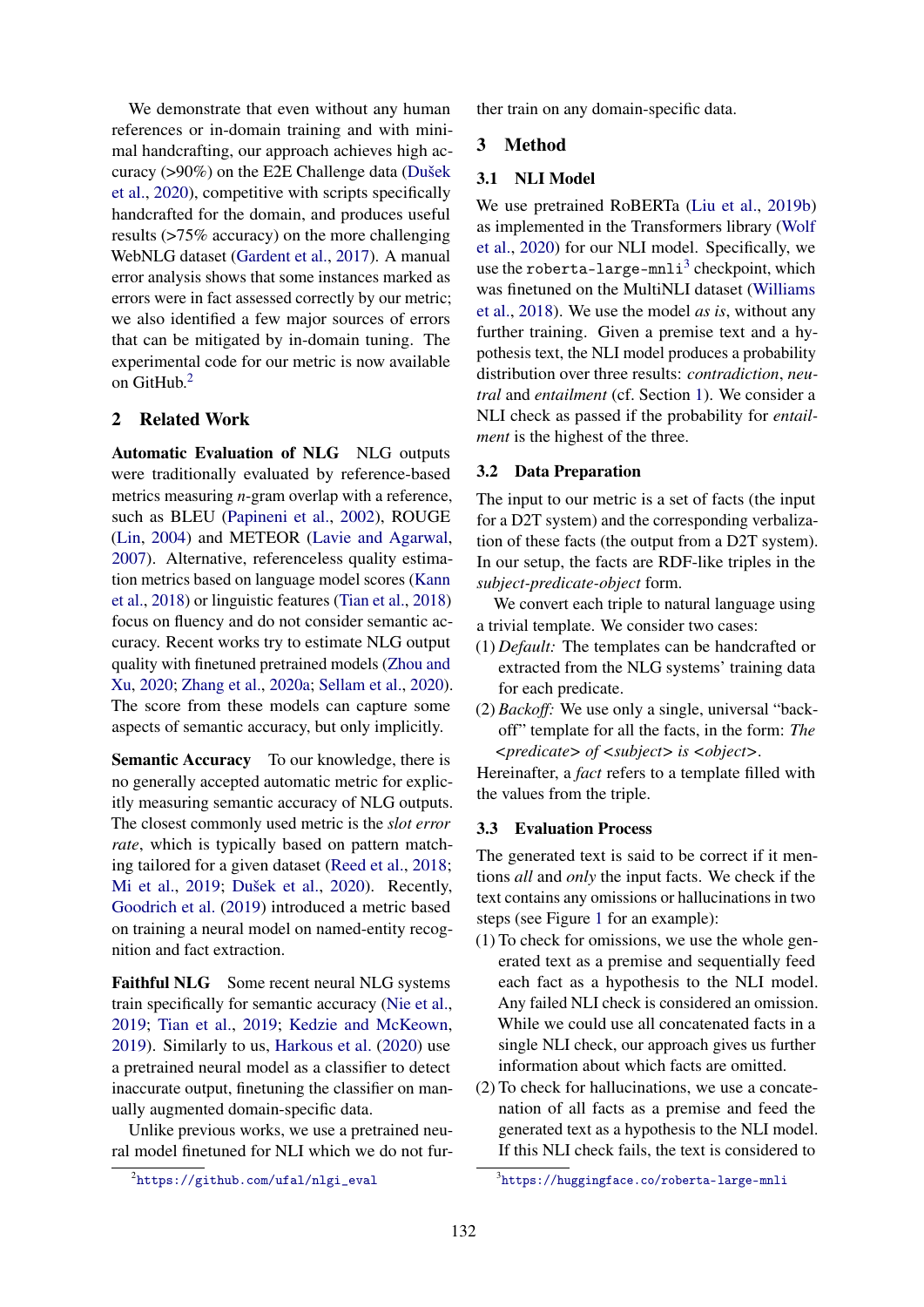<span id="page-2-0"></span>

Figure 1: An example of evaluating the output from a D2T system with our metric. The generated text is used as a *premise* (*P*) to check for omissions and as a *hypothesis* (*H*) to check for hallucinations. The NLI model generates probabilities for *contradiction* (*C*), *neutral* (*N*) and *entailment* (*E*).

contain hallucination. This step cannot be split into simpler NLI checks.

The final output of our metric is either 4-way (denoted as FINE): *OK* (i.e., all NLI checks passed), *omission*, *hallucination* or *omission+hallucination* (based on the failed checks), or 2-way (denoted as ROUGH) where the latter three results are collapsed into *not\_OK*. The FINE 4-way output is more useful for system evaluation (we can distinguish whether the system tends to hallucinate or omit information). The ROUGH 2-way output corresponds more to a usage inside an NLG system for output reranking or filtering: any output that is *not\_OK* should be penalized/filtered out. Additionally, we compute a *confidence score* of the model as the minimum of all the entailment probabilities.

## <span id="page-2-4"></span>4 Experimental Setup

We experiment with two recent English data-totext datasets with a triple-like format: WebNLG [\(Gardent et al.,](#page-4-2) [2017\)](#page-4-2) and E2E [\(Novikova et al.,](#page-5-17) [2017\)](#page-5-17).[4](#page-2-1) Since both of them were used in shared tasks, sets of system outputs and measures of semantic accuracy are available (see Supplementary for details).

For WebNLG, we compare our metric with crowdsourced human ratings of semantic adequacy [\(Shimorina et al.,](#page-5-18) [2019\)](#page-5-18). Human annotators used a three-point Likert scale  $(1 = \text{Incorrect}, 2 = \text{Median},$  $3 =$  Correct) and answers are averaged over multiple annotators. In our experiments discussed in Section [5.1,](#page-3-0) we consider a sentence correct if it achieved human rating 2.5 or higher (we also tried a threshold of 2.0, with slightly worse results).

For the E2E dataset, the challenge results were

checked for semantic accuracy using a handcrafted automatic script [\(Dušek et al.,](#page-4-1)  $2020$ ),<sup>[5](#page-2-2)</sup> we therefore use this automatic script as the ground truth for evaluating our metric in Section [5.2.](#page-3-1) We further use small sets of system outputs and humanwritten texts with expert annotation (provided by [Dušek et al.,](#page-4-3) [2019\)](#page-4-3) to evaluate our approach against gold-standard annotation and to compare to existing semantic accuracy classifiers for E2E data in Section [5.3.](#page-3-2)

We evaluate the *Default* and *Backoff* approaches to acquiring templates as described in Section [3.2.](#page-1-2) The *Default* setup works with one custom template per predicate type. For WebNLG, we obtained templates by delexicalizing human references for single-triple examples from WebNLG training data. $6$  For E2E, we handcrafted 8 templates. The templates are filled with values from individual input triples and concatenated for multitriple inputs as described in Section [3.3.](#page-1-3)

#### 5 Results Analysis

We evaluate our metric in terms of accuracy, precision, recall, and F1-measure (where *not\_OK* samples are treated as positive since we focus on detecting errors). We additionally perform a manual error analysis on a random sample of 100 error examples for each dataset, i.e. examples where our metric gave a different assessment from the ground truth (provided by crowdsourced annotation for WebNLG and by a handcrafted classification script

<span id="page-2-1"></span><sup>&</sup>lt;sup>4</sup>E2E data use attribute-value pairs relating to a restaurant; we convert them to triples where the restaurant is the subject.

<span id="page-2-2"></span><sup>&</sup>lt;sup>5</sup>While the E2E challenge did include crowdsourced evaluation of semantic accuracy, the results were unreliable, overestimating the number of errors [\(Dušek et al.,](#page-4-1) [2020\)](#page-4-1). Note that unlike our metric, such a handcrafted approach to evaluating semantic accuracy is only viable for limited domains such as E2E.

<span id="page-2-3"></span><sup>&</sup>lt;sup>6</sup>For each predicate, we choose randomly if more templates are found and use the backoff if no templates are found.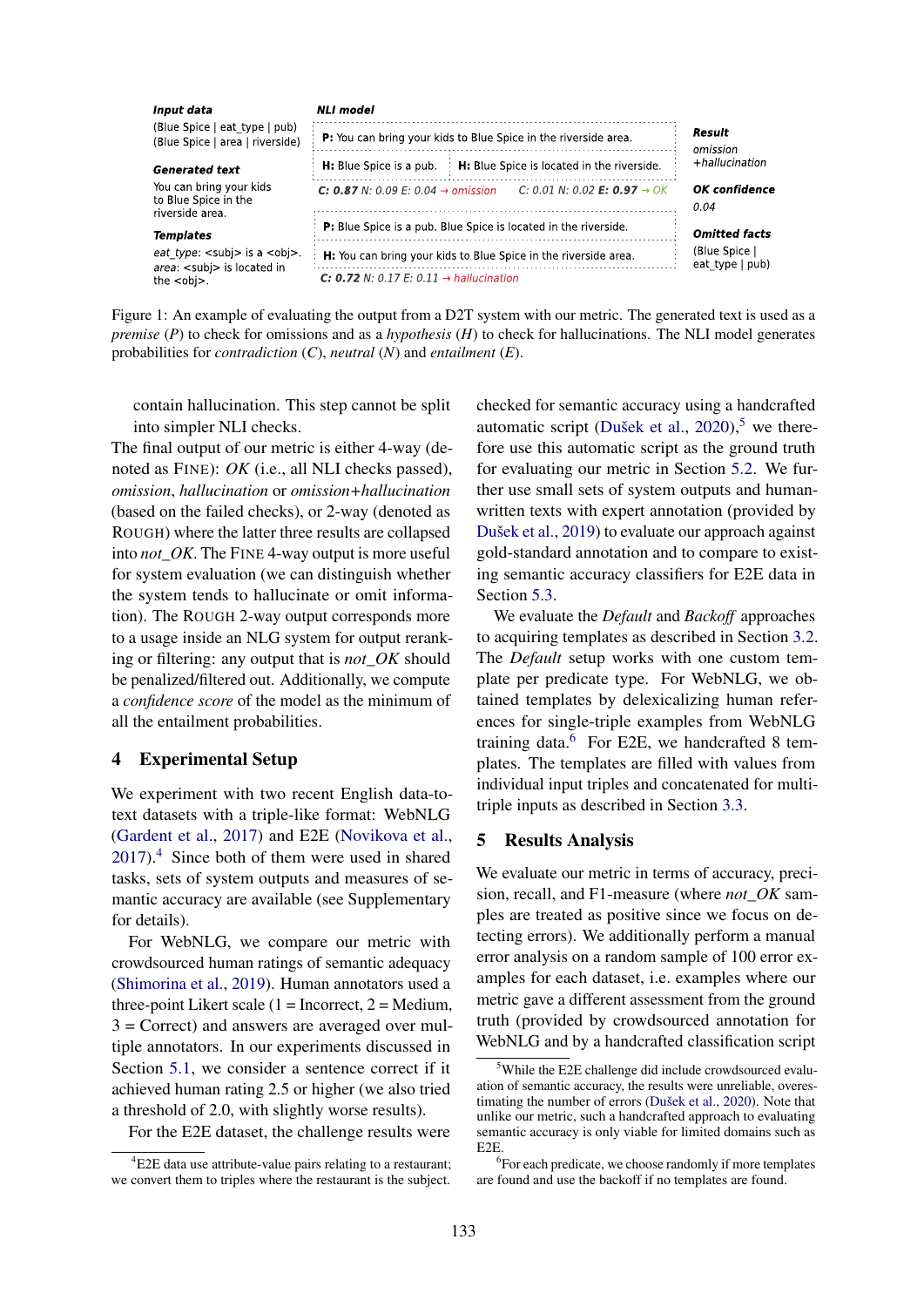<span id="page-3-3"></span>

|                                                                                | R | $\mathbf{P}$ | F1 |  |  |
|--------------------------------------------------------------------------------|---|--------------|----|--|--|
| Default 0.775 0.772 0.796 0.784 0.628<br>Backoff 0.768 0.760 0.793 0.776 0.637 |   |              |    |  |  |

Table 1: WebNLG dataset results, compared to crowdsourced human ratings ( $A =$  accuracy,  $R =$  recall,  $P =$ precision, F1 = F-measure,  $\rho$  = Spearman correlation of confidence scores with human scores).

<span id="page-3-4"></span>

|                    | Аf | Ar | R                                            | P     | KT.            |  |  |
|--------------------|----|----|----------------------------------------------|-------|----------------|--|--|
| Default<br>Backoff |    |    | 0.911 0.933 0.895 0.910<br>0.846 0.874 0.913 | 0.768 | 0.903<br>0.834 |  |  |

Table 2: E2E dataset results, compared to the automatic evaluation script ( $Af = FINE$  accuracy,  $Ar = ROUGH$ accuracy,  $R = \text{recall}, P = \text{precision}, F1 = F-\text{measure}.$ 

for E2E as described in Section [4\)](#page-2-4). In general, the results are high above the random baseline (0.5 for the ROUGH metric and 0.25 for the FINE metric) but differ between the datasets, which we discuss below.

#### <span id="page-3-0"></span>5.1 WebNLG Analysis

The overall scores for the WebNLG dataset are summarized in Table [1.](#page-3-3) To further check whether the size of the input affects performance, we computed Spearman correlation of the number of input triples with metric errors. The resulting very low value of -0.05 ( $p = 0.02$ , *Default* setting) shows that the metric holds its performance even for more complex WebNLG examples.

On the other hand, the overall scores show that our metric deviates quite a lot from the human judgments. Our manual error analysis indicates several reasons for that (see Supplementary for examples): (1) The annotation is somewhat noisy and using a threshold is not ideal—many correctly rendered outputs do not reach the 2.5 threshold (while some incorrect ones do). (2) Imprecise templates can confuse the NLI (e.g., for the predicate *nationality*, our extracted template is  $\langle \textit{subj} \rangle$  was  $\langle \textit{obj} \rangle$ , which works well with values such as *French*, but not with *United States*). This is currently a weak point of our metric, as illustrated by the very small performance difference between the *Default* and *Backoff* setups; however, the issue can be mitigated by a better selection of the templates from training data, e.g. using language-model scoring. (3) The human annotators tend to give lower scores to accurate but ungrammatical or poorly organized texts. Our metric tends to rate these texts as *OK*. Overall,

our re-examination shows that almost half of the error examples (42 out of 100) were in fact correctly classified by our metric (i.e. their crowdsourced human annotation was incorrect), so the true performance is most likely higher than the reported numbers.

The Spearman correlation of our model's confidence scores with the average human scores is around 0.63 ( $p$  <1e-10). This is similar to n-grambased metrics on this data [\(Shimorina,](#page-5-19) [2018](#page-5-19) reports 0.59 for BLEU and 0.73 for METEOR), but unlike these metrics, our approach does not require human-written reference texts.

#### <span id="page-3-1"></span>5.2 E2E Analysis

The results for the E2E dataset (shown in Table [2\)](#page-3-4) are very good compared to the WebNLG dataset, with over 90% agreement with the handcrafted script. This can be attributed to lower lexical variability and less noisy texts, as well as to the better quality of the handcrafted templates (the difference between the *Default* and *Backoff* setups is much more pronounced here). Again, we observe only a very slight drop in performance for more complex E2E inputs (Spearman correlation of metric errors with the number of input triples is -0.08,  $p$  <1e-10 for the *Default* setting).

The main issues identified by our error analysis are: (1) Problems in the interpretation of some values, e.g., *price range=less than £20* is verbalized as "cheap" or *family-friendly=no* as "adult-only". These cases are classified as *not\_OK* by the NLI model. (2) Missing or over-greedy patterns in the slot error script, causing annotation errors. (3) Edge cases: some expressions cannot be interpreted in a straightforward way, e.g. "high restaurant" for *pricerange=high* is deemed OK by the NLI but not by the slot error script. (4) Expressions in the outputs that do not correspond to input facts, such as "with full service", are considered hallucinations by the NLI, but ignored by the slot error script. Again, we consider about half of the error examples (45 out of 100) as correctly classified by our metric (see Supplementary for details), and thus our metric's performance is probably higher than the reported values due to erroneous annotation from the handcrafted script.

## <span id="page-3-2"></span>5.3 E2E MR Classifier Comparison

We used expert-annotated E2E data samples (cf. Section [4\)](#page-2-4) to compare our approach to other accuracy classifiers in the E2E domain: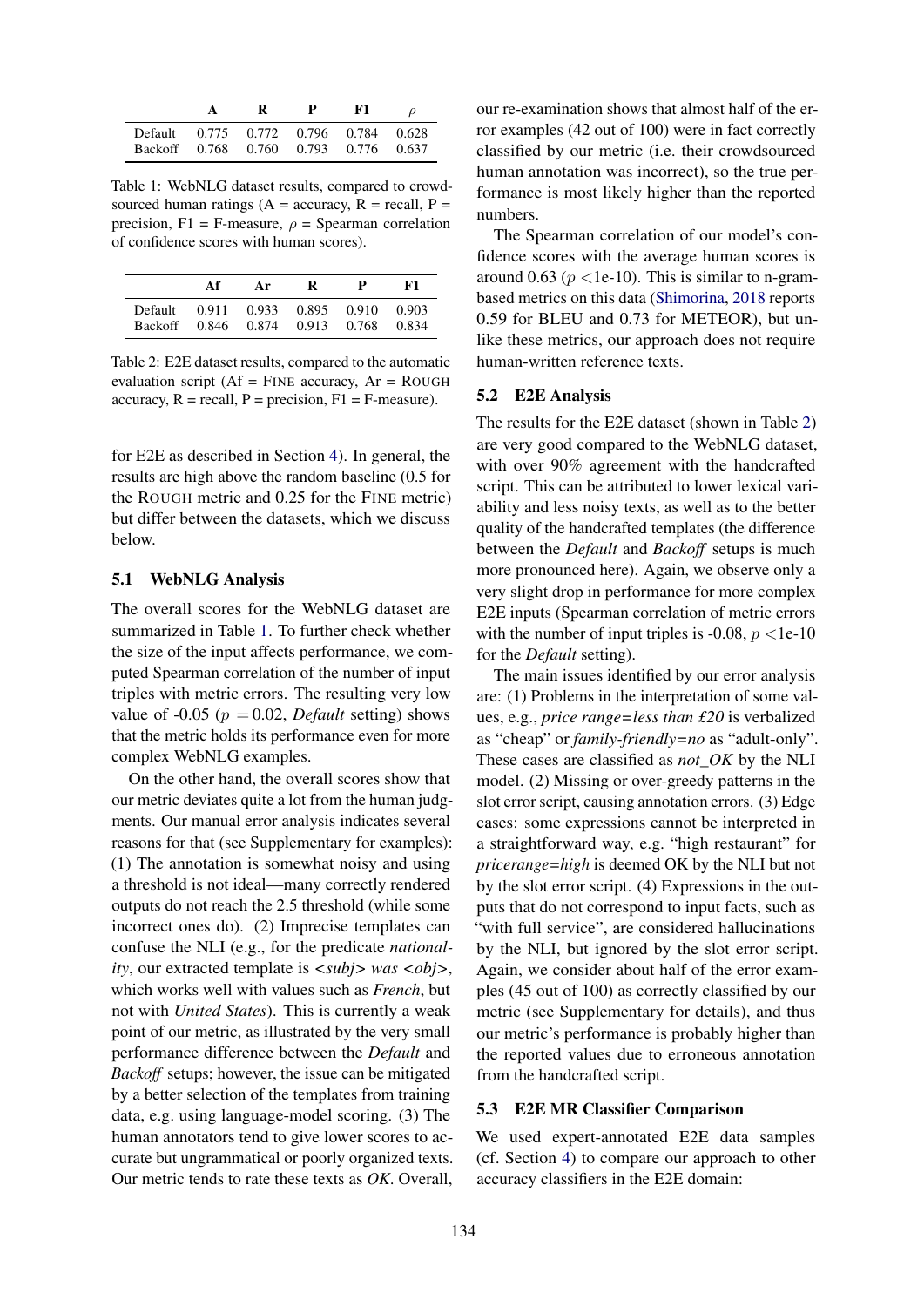<span id="page-4-5"></span>

|                       | Human-written (E2E training set) |       |       |       |       | <b>System outputs (TGen)</b> |       |       |       |       |
|-----------------------|----------------------------------|-------|-------|-------|-------|------------------------------|-------|-------|-------|-------|
|                       | Af                               | Ar    |       |       | F1    | Af                           | Ar    | R     | P     | F1    |
| Slug2Slug aligner     | 0.685                            | 0.765 | 0.550 | 0.800 | 0.652 | 0.995                        | .000  | 1.000 | 1.000 | 1.000 |
| E2E slot error script | 0.820                            | 0.885 | 1.000 | 0.777 | 0.874 | 0.995                        | 0.995 | 1.000 | 0.950 | 0.974 |
| TGen reranker         | 0.110                            | 0.435 | 0.975 | 0.413 | 0.579 | 0.220                        | 0.278 | 1.000 | 0.116 | 0.208 |
| Default               | 0.600                            | 0.700 | 0.625 | 0.625 | 0.625 | 0.978                        | 0.978 | 0.947 | 0.837 | 0.888 |
| Backoff               | 0.530                            | 0.640 | 0.675 | 0.540 | 0.600 | 0.833                        | 0.833 | 0.974 | 0.359 | 0.525 |

Table 3: Semantic classifiers evaluated on expert human annotation on E2E data (see Table [2](#page-3-4) for metrics legend).

- Slug2Slug slot aligner [\(Juraska et al.,](#page-5-20) [2018\)](#page-5-20) is based on keyword matches. It is carefully tuned but not designed to detect hallucination; it only checks for presence of facts from the input MR.
- **E2E** slot error script (used in Section [5.2\)](#page-3-1) is based on regular expressions; it is also able to detect irrelevant facts.
- TGen reranker is an LSTM-based model trained on the E2E training data to rerank outputs of the TGen system (Dušek and Jurčíček, [2016\)](#page-4-4) based on their semantic accuracy.

The results for all classifiers (in Table [3\)](#page-4-5) are much weaker on human-written data, which exhibit much more variability than system outputs. The TGen reranker is very weak when required to detect all facts properly. Our approach is slightly less precise than both handcrafted scripts, but the difference is small on system outputs (97.8% vs. 99.5% accuracy). If we disregard the value *eat-Type=restaurant*, which is generally noisy, we get 76.5% accuracy and 97.6% recall on the humanwritten data. Moreover, our approach requires much less handcrafting and is more general.

#### 6 Conclusions and Future Work

We described an automatic metric for evaluating semantic accuracy of D2T generation. With just a basic setup, without human references or training and with minimum handcrafting, our metric is able to detect omissions or hallucinations in generated texts, with results competitive with crowdsourced human ratings or handcrafted scripts customized for particular domains.

While our metric seems to scale well to more complex inputs in our experiments on the WebNLG and E2E data, we note that these datasets are still relatively limited. Further experiments are needed to evaluate this approach on long text generation and tasks where content selection is required, which we reserve for future work. We also plan to integrate our metric as a reranker into an NLG system and apply small-scale in-domain finetuning in

order to further improve results. Following our findings from the error analysis on WebNLG, which showed that human ratings of semantic correctness are influenced by grammaticality, we would like to investigate the possibilities for combining our metric with a fluency/grammaticality checker [\(Kann](#page-5-7) [et al.,](#page-5-7) [2018;](#page-5-7) [Tian et al.,](#page-5-8) [2018\)](#page-5-8), as well as ways to better separate these two criteria in human evaluation.

## Acknowledgments

We thank the anonymous reviewers for their helpful comments. This work was supported by the Charles University GAUK grant No. 140320, the SVV project No. 260575, and the Charles University project PRIMUS/19/SCI/10.

#### References

- <span id="page-4-0"></span>Thiago Castro Ferreira, Chris van der Lee, Emiel van Miltenburg, and Emiel Krahmer. 2019. [Neural data](https://doi.org/10.18653/v1/D19-1052)[to-text generation: A comparison between pipeline](https://doi.org/10.18653/v1/D19-1052) [and end-to-end architectures.](https://doi.org/10.18653/v1/D19-1052) In *Proceedings of the 2019 Conference on Empirical Methods in Natural Language Processing and the 9th International Joint Conference on Natural Language Processing (EMNLP-IJCNLP)*, pages 552–562, Hong Kong.
- <span id="page-4-1"></span>Ondřej Dušek, Jekaterina Novikova, and Verena Rieser. 2020. [Evaluating the state-of-the-art of end-to-end](https://doi.org/10.1016/j.csl.2019.06.009) [natural language generation: The E2E NLG chal](https://doi.org/10.1016/j.csl.2019.06.009)[lenge.](https://doi.org/10.1016/j.csl.2019.06.009) *Computer Speech & Language*, 59:123–156.
- <span id="page-4-3"></span>Ondřej Dušek, David M Howcroft, and Verena Rieser. 2019. [Semantic Noise Matters for Neural Natural](https://www.aclweb.org/anthology/W19-8652/) [Language Generation.](https://www.aclweb.org/anthology/W19-8652/) In *Proceedings of the 12th International Conference on Natural Language Generation (INLG 2019)*, pages 421–426, Tokyo, Japan.
- <span id="page-4-4"></span>Ondřej Dušek and Filip Jurčíček. 2016. [Sequence-to-](https://aclweb.org/anthology/P16-2008)[Sequence Generation for Spoken Dialogue via Deep](https://aclweb.org/anthology/P16-2008) [Syntax Trees and Strings.](https://aclweb.org/anthology/P16-2008) In *Proceedings of the 54th Annual Meeting of the Association for Computational Linguistics (Volume 2: Short Papers)*, pages 45–51, Berlin.
- <span id="page-4-2"></span>Claire Gardent, Anastasia Shimorina, Shashi Narayan, and Laura Perez-Beltrachini. 2017. [The WebNLG](http://www.aclweb.org/anthology/W17-3518)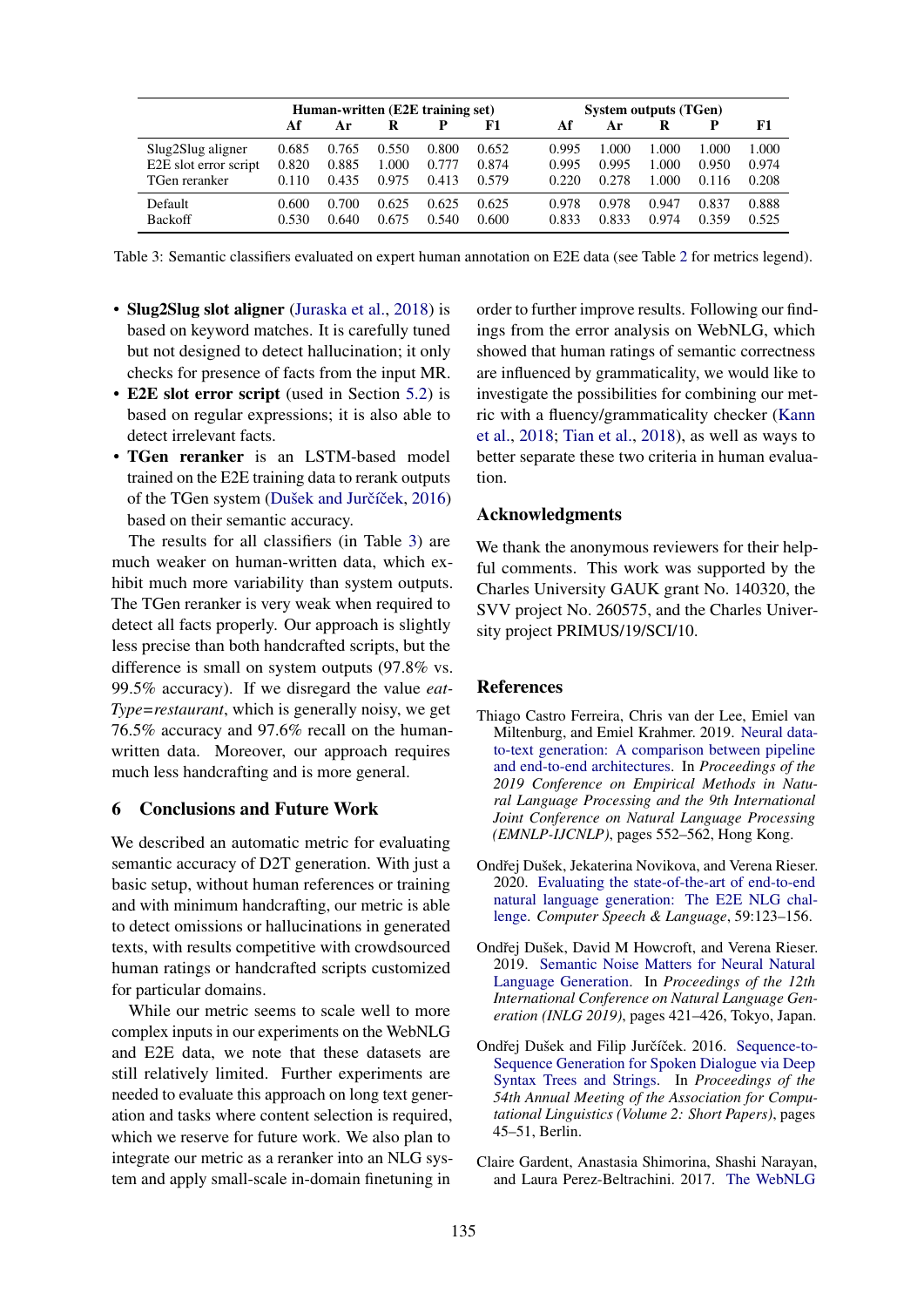[challenge: Generating text from RDF data.](http://www.aclweb.org/anthology/W17-3518) In *Proceedings of the 10th International Conference on Natural Language Generation*, pages 124–133.

- <span id="page-5-0"></span>Sebastian Gehrmann, Falcon Z. Dai, Henry Elder, and Alexander M. Rush. 2018. [End-to-End Content and](https://www.aclweb.org/anthology/W18-6505) [Plan Selection for Data-to-Text Generation.](https://www.aclweb.org/anthology/W18-6505) In *Proceedings of the 11th International Conference on Natural Language Generation*, Tilburg, The Netherlands.
- <span id="page-5-12"></span>Ben Goodrich, Vinay Rao, Mohammad Saleh, and Peter J. Liu. 2019. [Assessing The Factual Accuracy of](https://doi.org/10.1145/3292500.3330955) [Generated Text.](https://doi.org/10.1145/3292500.3330955) In *KDD*, Anchorage, AK, USA.
- <span id="page-5-16"></span>Hamza Harkous, Isabel Groves, and Amir Saffari. 2020. [Have your text and use it too! end-to-end neural](http://arxiv.org/abs/2004.06577) [data-to-text generation with semantic fidelity.](http://arxiv.org/abs/2004.06577) *arXiv preprint arXiv:2004.06577*.
- <span id="page-5-20"></span>Juraj Juraska, Panagiotis Karagiannis, Kevin K. Bowden, and Marilyn A. Walker. 2018. [A Deep En](https://www.aclweb.org/anthology/N18-1014/)[semble Model with Slot Alignment for Sequence](https://www.aclweb.org/anthology/N18-1014/)[to-Sequence Natural Language Generation.](https://www.aclweb.org/anthology/N18-1014/) In *Proceedings of the 2018 Conference of the North American Chapter of the Association for Computational Linguistics: Human Language Technologies, Volume 1 (Long Papers)*, pages 152–162, New Orleans, LA, USA.
- <span id="page-5-7"></span>Katharina Kann, Sascha Rothe, and Katja Filippova. 2018. [Sentence-Level Fluency Evaluation: Refer](http://aclweb.org/anthology/K18-1031)[ences Help, But Can Be Spared!](http://aclweb.org/anthology/K18-1031) In *Proceedings of the 22nd Conference on Computational Natural Language Learning*, pages 313–323, Brussels, Belgium.
- <span id="page-5-15"></span>Chris Kedzie and Kathleen McKeown. 2019. [A good](https://doi.org/10.18653/v1/W19-8672) [sample is hard to find: Noise injection sampling and](https://doi.org/10.18653/v1/W19-8672) [self-training for neural language generation models.](https://doi.org/10.18653/v1/W19-8672) In *Proceedings of the 12th International Conference on Natural Language Generation*, pages 584–593, Tokyo, Japan.
- <span id="page-5-6"></span>Alon Lavie and Abhaya Agarwal. 2007. [Meteor: An](https://www.aclweb.org/anthology/W07-0734) [Automatic Metric for MT Evaluation with High Lev](https://www.aclweb.org/anthology/W07-0734)[els of Correlation with Human Judgments.](https://www.aclweb.org/anthology/W07-0734) In *Proceedings of the Second Workshop on Statistical Machine Translation*, pages 228–231, Prague, Czech Republic. Association for Computational Linguistics.
- <span id="page-5-5"></span>Chin-Yew Lin. 2004. [ROUGE: A package for auto](https://www.aclweb.org/anthology/W04-1013)[matic evaluation of summaries.](https://www.aclweb.org/anthology/W04-1013) In *Text Summarization Branches Out*, pages 74–81, Barcelona, Spain.
- <span id="page-5-1"></span>Xiaodong Liu, Pengcheng He, Weizhu Chen, and Jianfeng Gao. 2019a. [Multi-task deep neural networks](https://doi.org/10.18653/v1/P19-1441) [for natural language understanding.](https://doi.org/10.18653/v1/P19-1441) In *Proceedings of the 57th Annual Meeting of the Association for Computational Linguistics*, pages 4487–4496, Florence, Italy.
- <span id="page-5-2"></span>Yinhan Liu, Myle Ott, Naman Goyal, Jingfei Du, Mandar Joshi, Danqi Chen, Omer Levy, Mike Lewis, Luke Zettlemoyer, and Veselin Stoyanov. 2019b. [RoBERTa: A Robustly Optimized BERT Pretrain](http://arxiv.org/abs/1907.11692)[ing Approach.](http://arxiv.org/abs/1907.11692) *arXiv preprint arXiv:1907.11692*.
- <span id="page-5-3"></span>Joshua Maynez, Shashi Narayan, Bernd Bohnet, and Ryan McDonald. 2020. [On faithfulness and factual](https://doi.org/10.18653/v1/2020.acl-main.173)[ity in abstractive summarization.](https://doi.org/10.18653/v1/2020.acl-main.173) In *Proceedings of the 58th Annual Meeting of the Association for Computational Linguistics*, pages 1906–1919, Online.
- <span id="page-5-11"></span>Fei Mi, Minlie Huang, Jiyong Zhang, and Boi Faltings. 2019. [Meta-learning for low-resource natural lan](https://doi.org/10.24963/ijcai.2019/437)[guage generation in task-oriented dialogue systems.](https://doi.org/10.24963/ijcai.2019/437) In *Proceedings of the Twenty-Eighth International Joint Conference on Artificial Intelligence, IJCAI-19*, pages 3151–3157.
- <span id="page-5-13"></span>Feng Nie, Jin-Ge Yao, Jinpeng Wang, Rong Pan, and Chin-Yew Lin. 2019. [A simple recipe towards re](https://doi.org/10.18653/v1/P19-1256)[ducing hallucination in neural surface realisation.](https://doi.org/10.18653/v1/P19-1256) In *Proceedings of the 57th Annual Meeting of the Association for Computational Linguistics*, pages 2673– 2679, Florence, Italy.
- <span id="page-5-17"></span>Jekaterina Novikova, Ondřej Dušek, and Verena Rieser. 2017. [The E2E dataset: New challenges for end-to](https://doi.org/10.18653/v1/W17-5525)[end generation.](https://doi.org/10.18653/v1/W17-5525) In *Proceedings of the 18th Annual SIGdial Meeting on Discourse and Dialogue*, pages 201–206, Saarbrücken, Germany.
- <span id="page-5-4"></span>Kishore Papineni, Salim Roukos, Todd Ward, and Wei-Jing Zhu. 2002. [Bleu: a method for automatic eval](https://doi.org/10.3115/1073083.1073135)[uation of machine translation.](https://doi.org/10.3115/1073083.1073135) In *Proceedings of the 40th Annual Meeting of the Association for Computational Linguistics*, pages 311–318, Philadelphia, Pennsylvania, USA.
- <span id="page-5-10"></span>Lena Reed, Shereen Oraby, and Marilyn Walker. 2018. [Can neural generators for dialogue learn sentence](https://doi.org/10.18653/v1/W18-6535) [planning and discourse structuring?](https://doi.org/10.18653/v1/W18-6535) In *Proceedings of the 11th International Conference on Natural Language Generation*, pages 284–295, Tilburg University, The Netherlands.
- <span id="page-5-9"></span>Thibault Sellam, Dipanjan Das, and Ankur P. Parikh. 2020. [BLEURT: Learning Robust Metrics for Text](https://www.aclweb.org/anthology/2020.acl-main.704) [Generation.](https://www.aclweb.org/anthology/2020.acl-main.704) In *Proceedings of the 58th Annual Meeting of the Association for Computational Linguistics*, pages 7881–7892, Online.
- <span id="page-5-19"></span>Anastasia Shimorina. 2018. [Human vs Automatic Met](http://arxiv.org/abs/1805.11474)[rics: on the Importance of Correlation Design.](http://arxiv.org/abs/1805.11474) In *WiNLP Workshop*, New Orleans, LA, USA.
- <span id="page-5-18"></span>Anastasia Shimorina, Claire Gardent, Shashi Narayan, and Laura Perez-Beltrachini. 2019. [WebNLG chal](https://webnlg-challenge.loria.fr/files/human-eval-outline-v2.pdf)[lenge: Human evaluation results.](https://webnlg-challenge.loria.fr/files/human-eval-outline-v2.pdf) Technical report, LORIA.
- <span id="page-5-14"></span>Ran Tian, Shashi Narayan, Thibault Sellam, and Ankur P Parikh. 2019. [Sticking to the facts: Con](https://arxiv.org/abs/1910.08684)[fident decoding for faithful data-to-text generation.](https://arxiv.org/abs/1910.08684) *arXiv preprint arXiv:1910.08684*.
- <span id="page-5-8"></span>Ye Tian, Ioannis Douratsos, and Isabel Groves. 2018. [Treat the system like a human student: Automatic](http://aclweb.org/anthology/W18-6512) [naturalness evaluation of generated text without ref](http://aclweb.org/anthology/W18-6512)[erence texts.](http://aclweb.org/anthology/W18-6512) In *Proceedings of the 11th International Conference on Natural Language Generation*, pages 109–118, Tilburg University, The Netherlands.